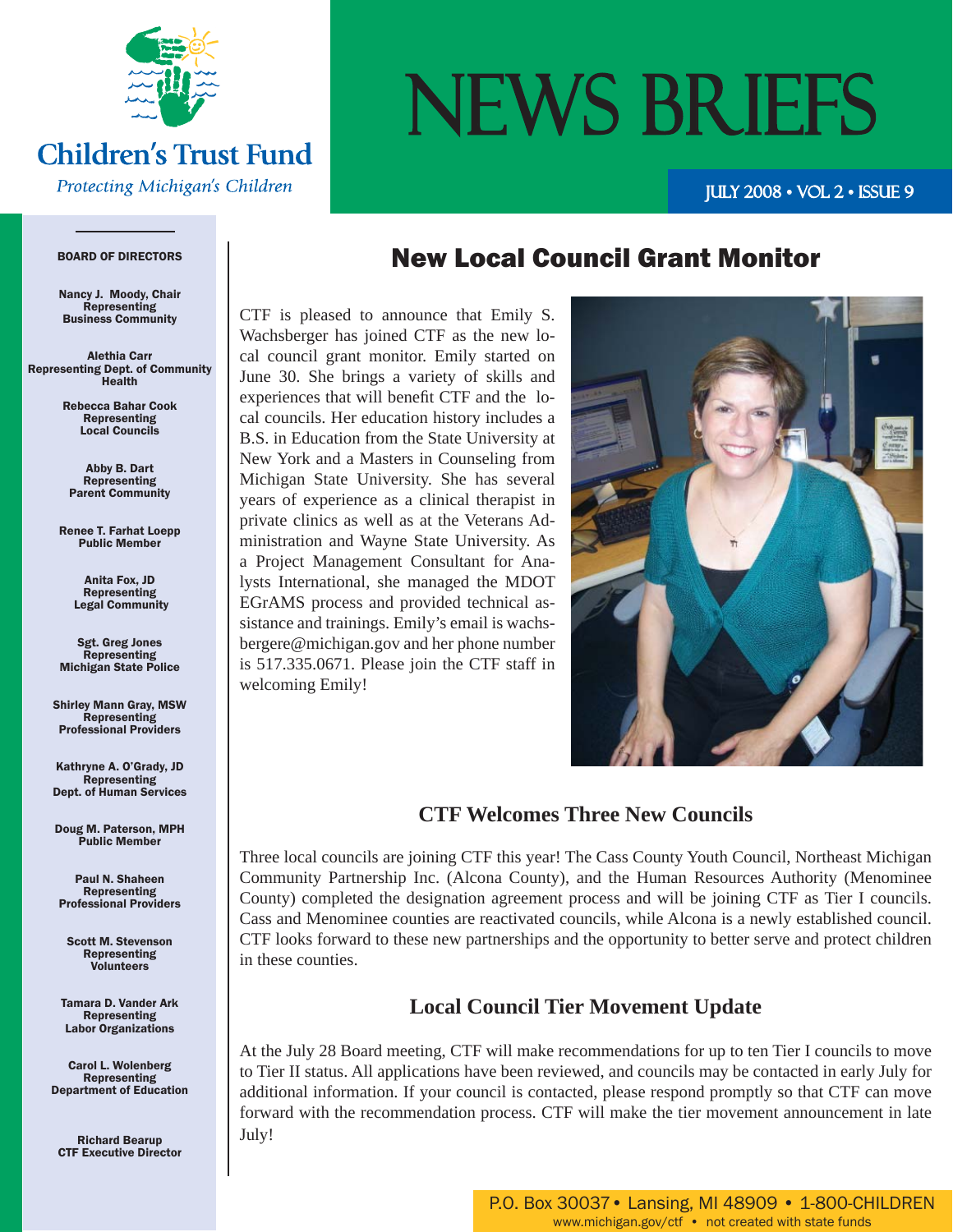## CTF NEWS BRIEFS THE THE THE TELL THE TELL THE TELL THE TELL THE TELL THE TELL THE TELL THE TELL THE TELL THE TELL THE TELL THE TELL THE TELL THE TELL THE TELL THE TELL THE TELL THE TELL THE TELL THE TELL THE TELL THE TELL

#### Join the Local Council Work Group!

CTF is extending an invitation to all councils to join the Local Council Work Group. This standing work group held its first meeting in March 2008 and meets on a monthly basis via teleconference. Topics of discussion include policies, prevention programs and initiatives, best practices, quarterly reports, and training and technical assistance needs. The meetings have proven to be an effective means of communication and collaboration, and CTF looks forward to strengthening this initiative even more. The group is co-chaired by Annemarie Valdez, Executive Director of Child's Hope (Wayne County-Out), and Rich Bearup, CTF Executive Director.

The next Local Council Work Group meeting will take place on Thursday, August 7, at 10:00 a.m. The call-in number is 1.877.336.1828 and passcode 8088351. All councils are welcome to join in this call. Please contact Rich Bearup or Annemarie Valdez if you have any questions about the work group.

#### 3rd Quarter EGrAMS Reports

A reminder that 3rd quarter EGrAMS reports are due July 21 (July 20 falls on a Sunday). Please be sure to report all of your cash and in-kind matches in budgeted line items. If you have questions or concerns about your budget or match dollars, please contact Janell Thelen (for local councils) or Sylvia Brown Jones (for direct service grantees).

Note: All 2nd quarter EGrAMS reports must be submitted and revised (if corrections were needed) before you can enter your 3rd quarter reports.

#### Reminder: Update Your Local Council Contact Information

In order for CTF to maintain effective and timely communication with our grantees, it is important to update your contact information if there are any changes in leadership, authorized signatory, email or mailing address, phone number, etc. The Local Council Notice of Change form is available on the CTF website. Click the "Programs" link on the left-hand side of the webpage and then access the document under "Grant Administration."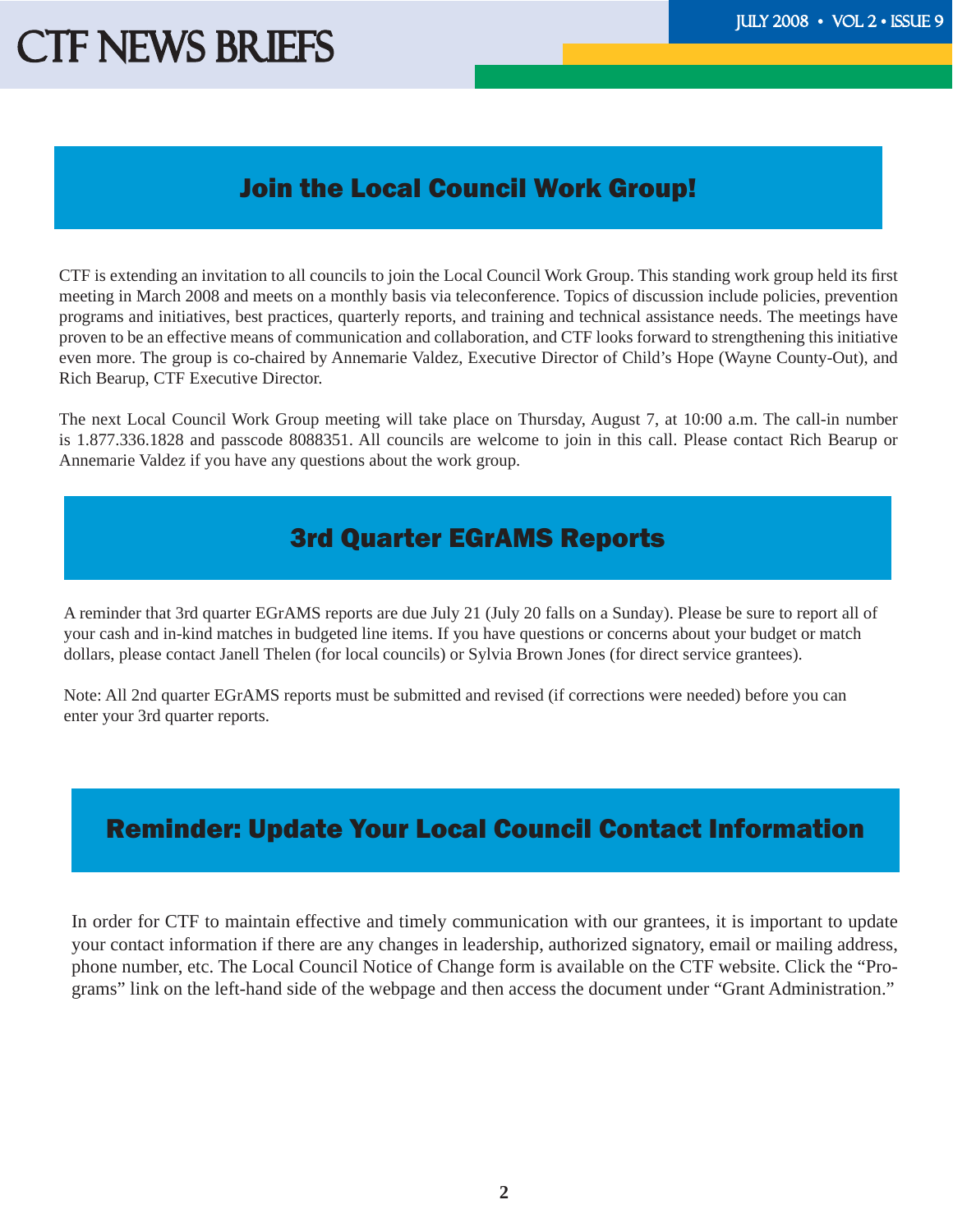### CTF NEWS BRIEFS THE THE THE THE TELL SERVICE SIDE OF THE THE TELL STATE OF THE TELL STATE OF THE TELL STATE OF THE TELL STATE OF THE TELL STATE OF THE TELL STATE OF THE TELL STATE OF THE TELL STATE OF THE TELL STATE OF THE

#### Never Shake a Baby



CTF is interested in enhancing online advocacy of the Never Shake a Baby program. If a section of your website is dedicated to the Never Shake a Baby prevention program, please contact Alan Stokes. Information will be referenced at the CTF webpage at http://www. michigan.gov/ctf/0,1607,7-196-40188-137313--,00.html.

To see examples of what CTF partners are currently doing for this initiative, please visit the Kalamazoo Child Abuse and Neglect Council at http://www.kcan.org/nevershake.html and

the St. Clair County Child Abuse/Neglect Council, Inc. at http://www.sccstopchildabuse.org/baby.htm.

#### CAP Month 2009--Help Us Plan!

What would you like to see for Child Abuse Prevention Month in 2009? CTF is starting to plan events and resources for April 2009, and we would like to hear your ideas and suggestions for improvement. The brief CAP Month survey is a critical way for us to receive your feedback. The survey is available in Word format at http://www.michigan.gov/documents/ ctf/CAP\_Month\_Survey\_238296\_7.doc or in PDF format at http://www.michigan.gov/documents/ctf/21-Survey\_226423\_ 7.pdf. This survey will help us determine the usefulness of the CAP Month toolkit and identify ways to strengthen our CAP Month initiative for 2009.

#### Workshop for Families of Children with Disabilities

The Early On Center for Higher Education is pleased to announce a workshop for family members of young children with disabilities. "Telling Our Stories" is a one-day workshop designed to prepare family members to tell their stories to future professionals. Participants will learn to organize and share their experiences in a presentation to college students who will work with families of children, birth to age three, with disabilities. The invited trainer for the day is Jan Moss, Director of the Oklahoma Center for Learning and Leadership, a national trainer, a parent, and the developer of the "Telling Our Stories" training.

There is no cost to participants. State guidelines for hourly reimbursement and mileage will be followed. The workshop will take place on Wednesday, August 20, 2008 from 9:00 a.m. to 2:30 p.m. at the Early On Training and TA office in Dewitt. Enrollment is very limited. Register online at http://eotta.ccresa.org/Event.php?ID=1317 or call 866.334.5437.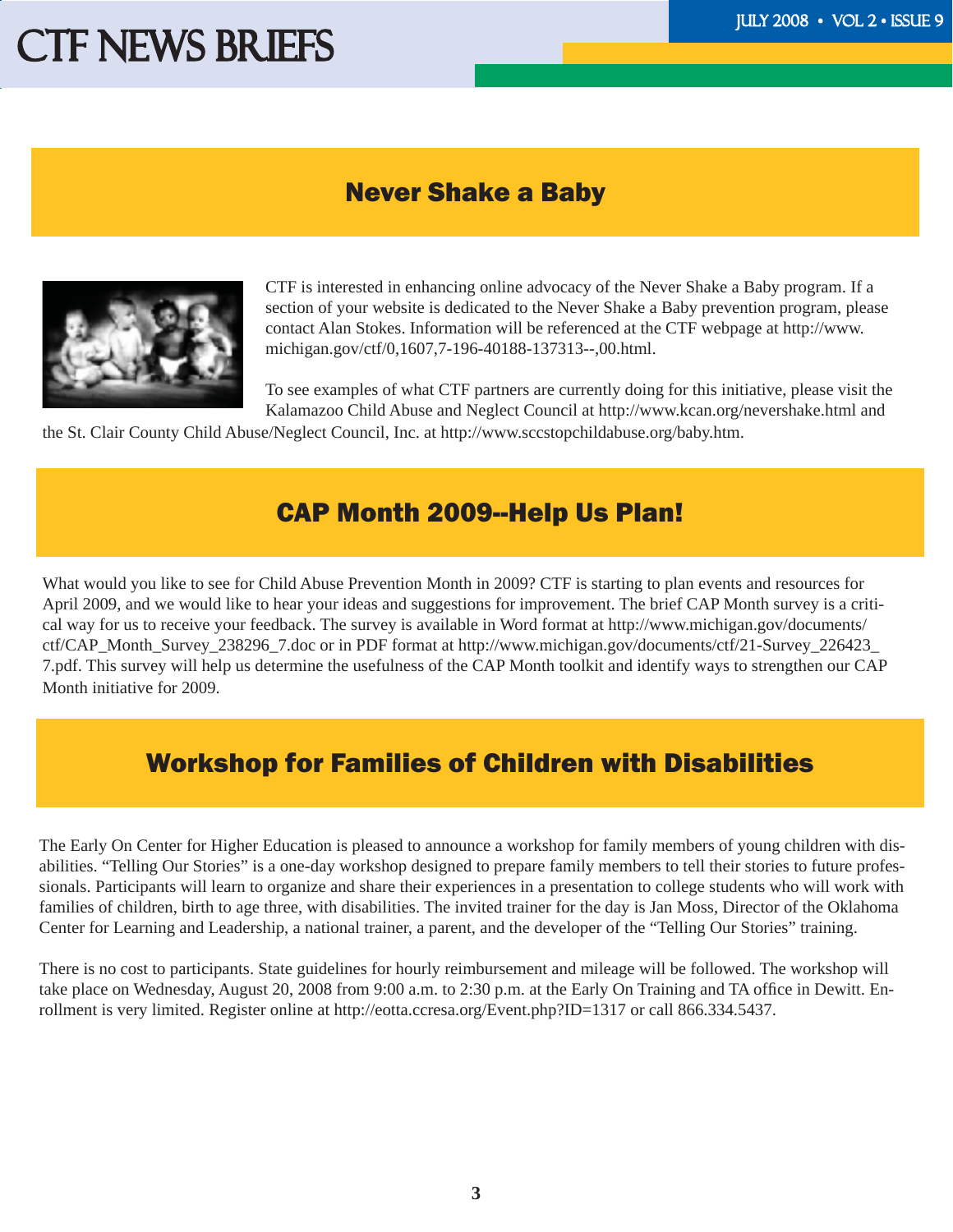## CTF NEWS BRIEFS THE THE THE THE TELL SERVICE STATE OF THE TELL STATES OF THE TELL STATES OF THE TELL STATES OF THE TELL STATES OF THE TELL STATES OF THE TELL STATES OF THE TELL STATES OF THE TELL STATES OF THE TELL STATES

#### CAN Council of Saginaw County Hold Successful Awareness Event

i<br>I



During the third week in May, 997 pairs of children's shoes were on display outside Macy's at the Fashion Square Mall in Saginaw Township. The shoes represented the number of children sexually abused, severely physically abused, or neglected in Saginaw County in 2007.

Shoes were collected by students from Freeland School District, Hemlock School District, Kempton Elementary, and several staff members of the CAN Council. The council would like to give a special thank you to the Fashion Square Mall for providing the space for this thought-provoking display.

#### PCA America Partners with FTD

FTD has entered into a partnership in which PCA America and participating chapters can post a link to FTD.com on their home page and earn 15% of every sale on any FTD product generated through that link. FTD also will implement a parallel version of this campaign for orders placed by phone. The online and phone campaigns will be in effect year-round.

CTF will place a special FTD partnership banner on the CTF homepage. When someone clicks on the FTD link on our website, they will be taken to a version of FTD's website branded with PCA Michigan's name. This new feature will be arriving on the CTF website soon!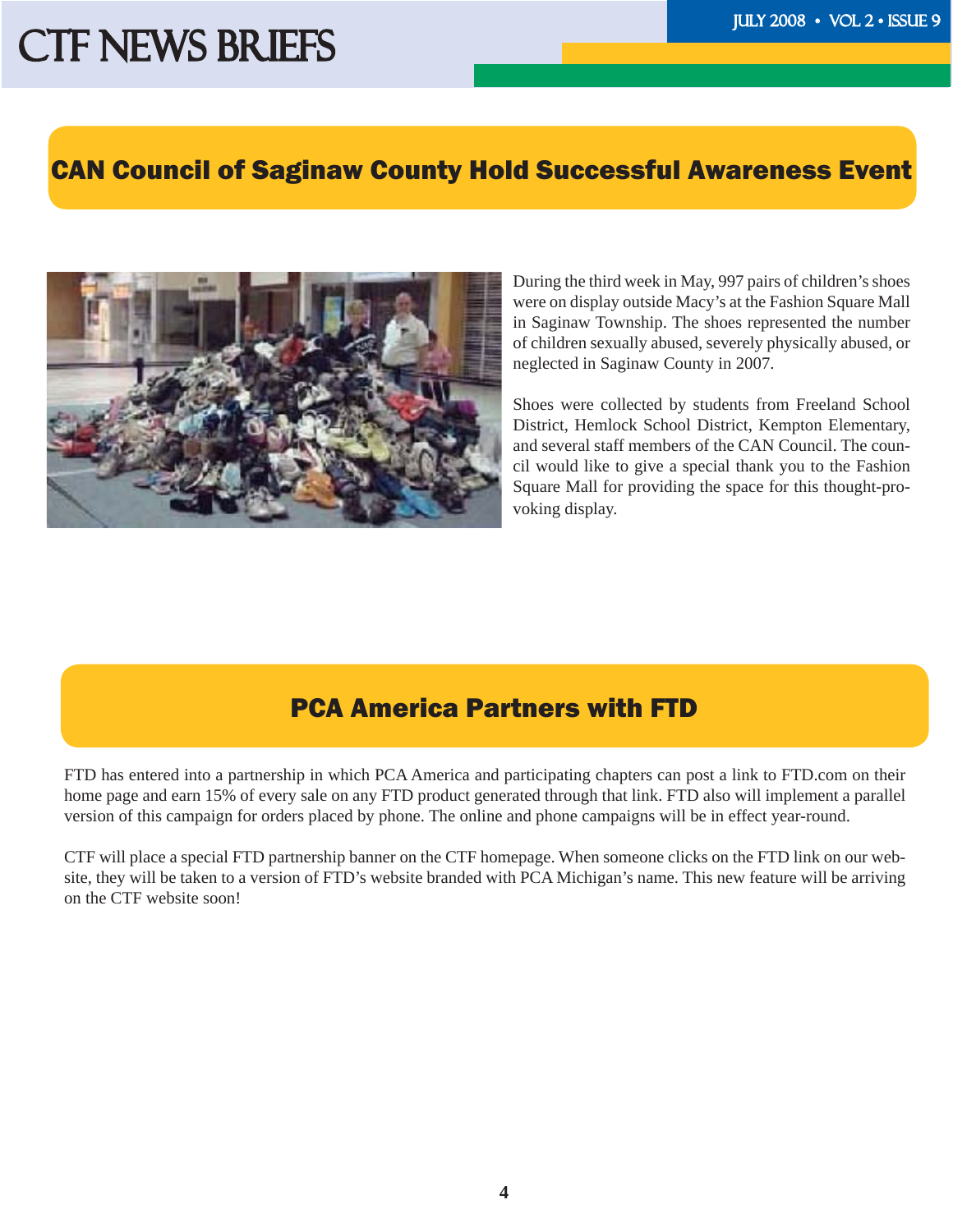### CTF NEWS BRIEFS THE THE THE THE THE THE TELL SERVICE OF THE TELL SERVICE OF THE TELL SERVICE OF THE TELL SERVICE OF THE TELL SERVICE OF THE TELL SERVICE OF THE TELL SERVICE OF THE TELL SERVICE OF THE TELL SERVICE OF THE TE

#### Foster Parents Helped Over 148 Children

Ī



**Siegmund Gretzner** and his wife, Phyllis, served as foster parents to 148 Michigan children between 1955 and 1974. Siegmund, better known as "Sig," passed away on May 28, 2008. He was a teacher and football coach at Lowrey High School in Dearborn for 35 years. Phyllis actively campaigned for legislative changes within Michigan's foster care system. Sig's daughter, Katherine Hren, presented CTF with memorial donations to be used to support child abuse prevention in the state. CTF thanks the Gretzner family for their support of CTF and its programs.

#### **MI-AIMH Addresses Fatherhood Issues**

The Michigan Association for Infant Mental Health (MI-AIMH) is a non-profit, professional organization that engages volunteer professionals from multiple disciplines to carry out its mission to promote and support nurturing relationships for all infants. Since 1977, MI-AIMH has been a leader in promoting social and emotional health by sponsoring training and educational activities, statewide conferences, publication of the *Infant Mental Health Journal* and quarterly *Infant Crier* newsletter, clinical retreats, and social policy initiatives.

As interest in infancy and early parenthood has grown and the need for services to enhance the healthy development of infants and toddlers has multiplied, MI-AIMH has grown to include MI-AIMH Endorsement (IMH-E™). IMH-E™ is designed to recognize and document the development of infant and family professionals within an organized system of culturally sensitive, relationship-based, infant mental health learning and work experiences. MI-AIMH's website is a rich resource for professionals in all disciplines who use infant mental health principles in their work. The most recent issue of MI-AIMH's *Infant Crier* newsletter is largely devoted to fatherhood issues. To access this publication free, visit the MI-AIHM website at www. mi-aimh.org.

#### **CTF Annual Training Update**

CTF is awaiting approval from DHS to hold the annual training. As noted in the April 2008 *News Briefs*, CTF currently has October 15 (geared toward local councils) and October 16 (geared toward direct service grantees) on hold with the Henry Center in East Lansing.

CTF is also awaiting approval on a FRIENDS online logic model course. CTF hopes to make this course available to all local councils free of cost.